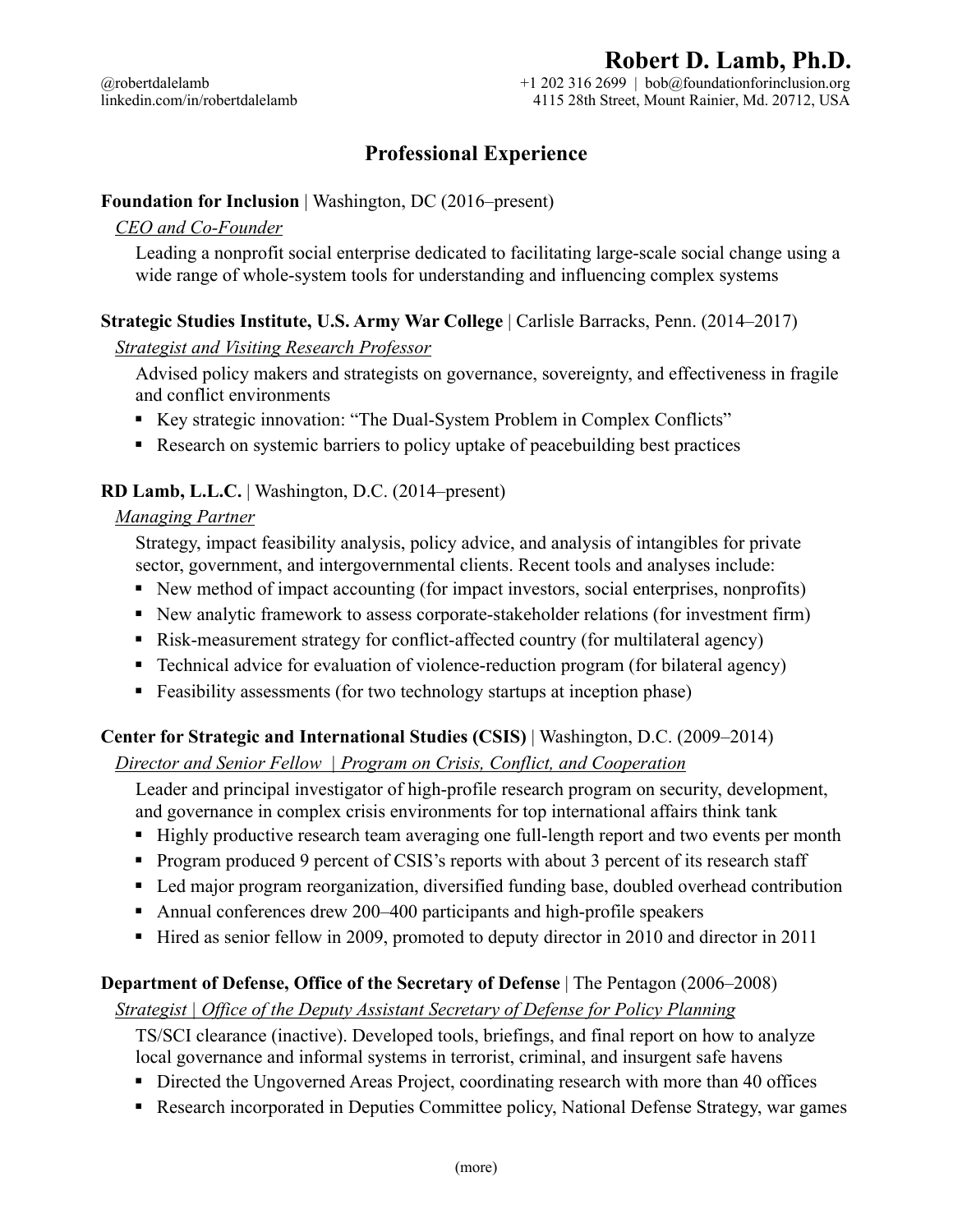# **Other Positions**

#### **Affiliations and Board Memberships**

- *Nonresident Senior Associate* | Center for Strategic and International Studies (CSIS)
- *Global Advisory Councilor* | Cornerstone Capital Group (sustainable investment firm)
- *Social Entrepreneur* | Nexus (global network of impact investors and social entrepreneurs)
- *Nonresident Scholar* | Center for International and Security Studies (University of Maryland)
- *Ethics Commissioner* | Mount Rainier Ethics Commission (Mount Rainier, Maryland)
- § *Member* | System Dynamics Society (oldest academic organization for dynamic modeling)
- *Cofounder* | Social Impact Special Impact Group (System Dynamics Society)
- *President and Chairman* | Tango Mercurio (arts and community development organization)

### **Research, Writing, and Editing**

Business, consumer affairs, finance, foreign policy, microfinance, and technology

- *Senior Producer* (award-winning columnist) | USAToday.com | Arlington, Va. (1998–2001)
- § *Associate Editor* | Telecommunications Reports | Washington, D.C. (1995–1996)
- § *Associate Editor* | Faulkner Information Services | Pennsauken, N.J. (1994–1995)
- *Freelance Writer and Editor* | business and media clients | Washington, D.C. (1995–2002)
- *Project Evaluator and English Teacher* | Project Gettysburg/Leon | León, Nicaragua (1993)

# **Education**

# **Ph.D., Policy Studies | University of Maryland School of Public Policy (2002–2010)**

Developed and applied new methods for studying governance, violence, and legitimacy in urban war zones and complex, stateless environments; defended 657-page thesis in late 2009

- § *Thesis:* "Microdynamics of Illegitimacy and Complex Urban Violence in Medellín, Colombia"; John D. Steinbruner, committee chair
- *Field Research:* Compiled the most comprehensive dataset available on violence in Medellín, Colombia, in addition to gang and citizen interviews (2008–2009)
- *Program:* International Security and Economic Policy
- § *Qualifications:* 4.0 GPA; doctoral exams on microeconomic, normative, political, quantitative, international-macroeconomic, and interdisciplinary analysis, plus field exam
- *Certifications:* Interdisciplinary Committee on Politics, Philosophy, and Public Policy (February 2005); Multi-Track Diplomacy and Conflict Transformation (August 2005)

# **Bachelor of Arts, Interdisciplinary Studies | Gettysburg College (1987–1993)**

Excelled in coursework and extracurricular activities despite dropping out twice, changing majors twice (chemistry/biology, music education), and working a full-time, night-shift job

- *Major*: Ethics and Social Justice (coursework in sociology, philosophy, political science)
- *Honors: Magna cum laude*, departmental honors, Phi Beta Kappa, presidential scholarship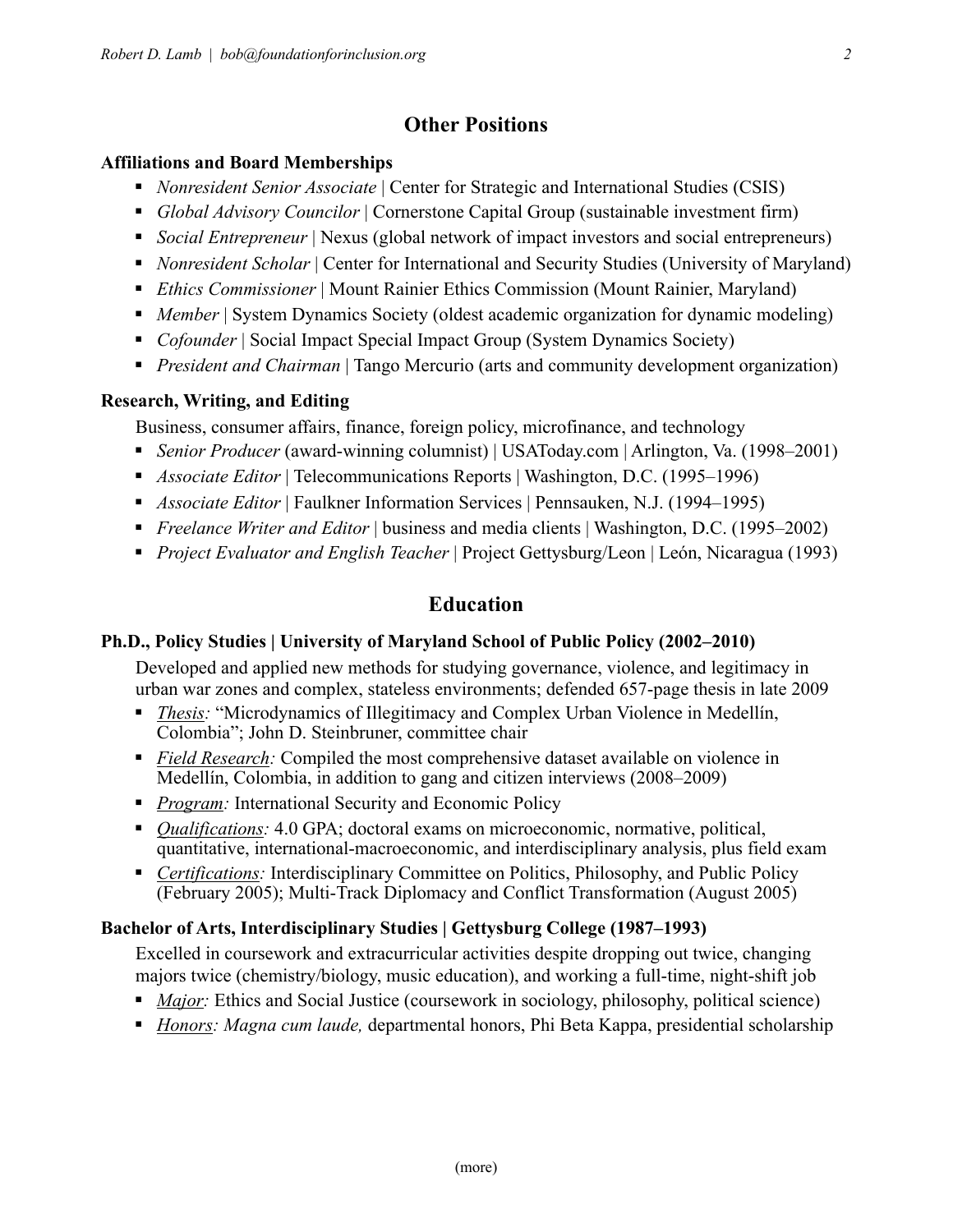# **Research and Publications**

#### **Research and Conference Reports**

- *Rethinking Governance and Statecraft in a Cybernetic World*, SSI monograph (forthcoming)
- *The Dual-System Problem in Complex Conflicts* (with Melissa R. Gregg), SSI monograph (September 2018)
- *The Uncertain Transition from Stability to Peace* (with Kathryn Mixon and Sarah Minot), CSIS report (February 2015)
- § *Advances and Challenges in Political Transitions* (with Johanna Mendelson Forman), CSIS report (November 2014)
- *'Legitimacy' in the Banking Sector* (with Michael Shavel and Diane B. Glossman), Cornerstone Capital Group investment report (January 2015)
- *Rethinking Legitimacy and Illegitimacy: A New Approach to Assessing Support and Opposition across Disciplines,* CSIS report (May 2014)
- *South Asia Regional Dynamics and Strategic Concerns: A Framework for U.S. Policy and Strategy in South Asia, 2014–2026* (with Sadika Hameed and Kathryn Mixon), CSIS report plus 12 background papers (January 2014)
- *Rethinking Civilian Stabilization and Reconstruction* (with Joy Aoun and Kathryn Mixon), CSIS conference report (October 2013)
- *The Future of Cooperation between the United States and Pakistan* (project director, with Sadika Hameed), CSIS report (October 2013)
- *Private-Sector Development in Fragile, Conflict-Affected, and Violent Countries: CSIS Working Group on Private-Sector Development in Fragile States* (project director, with Sadika Hameed and Kathryn Mixon), CSIS report (June 2013)
- *Absorptive Capacity in the Security and Justice Sectors: Assessing Obstacles to Success in the Donor-Recipient Relationship* (with Kathryn Mixon and Andrew Halterman), CSIS report (June 2013)
- *Rethinking Absorptive Capacity: A New Framework, Applied to Afghanistan's Police Training Program* (with Kathryn Mixon), CSIS report (June 2013)
- § *U.S. Policy Responses to Potential Transitions: A New Dataset of Political Protests, Conflicts, and Coups* (with Sadika Hameed), CSIS report (March 2013)
- § *CSIS Potential Transitions Dataset v1.0 (1989–2010)* (with Sadika Hameed), original dataset (February 2013)
- *Eradicating Polio in Afghanistan and Pakistan* (with April Chang, Edgar Chavez, Sadika Hameed, and Kathryn Mixon), CSIS report (August 2012)
- *Inevitable Conflicts, Avoidable Failures: Preparing for the Third Generation of Conflict, Stabilization, and Reconstruction Operations* (with Johanna Mendelson Forman and Liora Danan), CSIS conference report (July 2012)
- *Religious Movements, Militancy, and Conflict in South Asia: Cases from India, Pakistan, and Afghanistan* (with Joy Aoun, Liora Danan, Sadika Hameed, Kathryn Mixon, and Denise St. Peter), CSIS report (June 2012)
- § *Subnational Governance, Service Delivery, and Militancy in Pakistan* (with Sadika Hameed), CSIS report plus six background papers (May 2012)
- *Political Governance and Strategy in Afghanistan* (with Brooke Shawn), CSIS report (April 2012)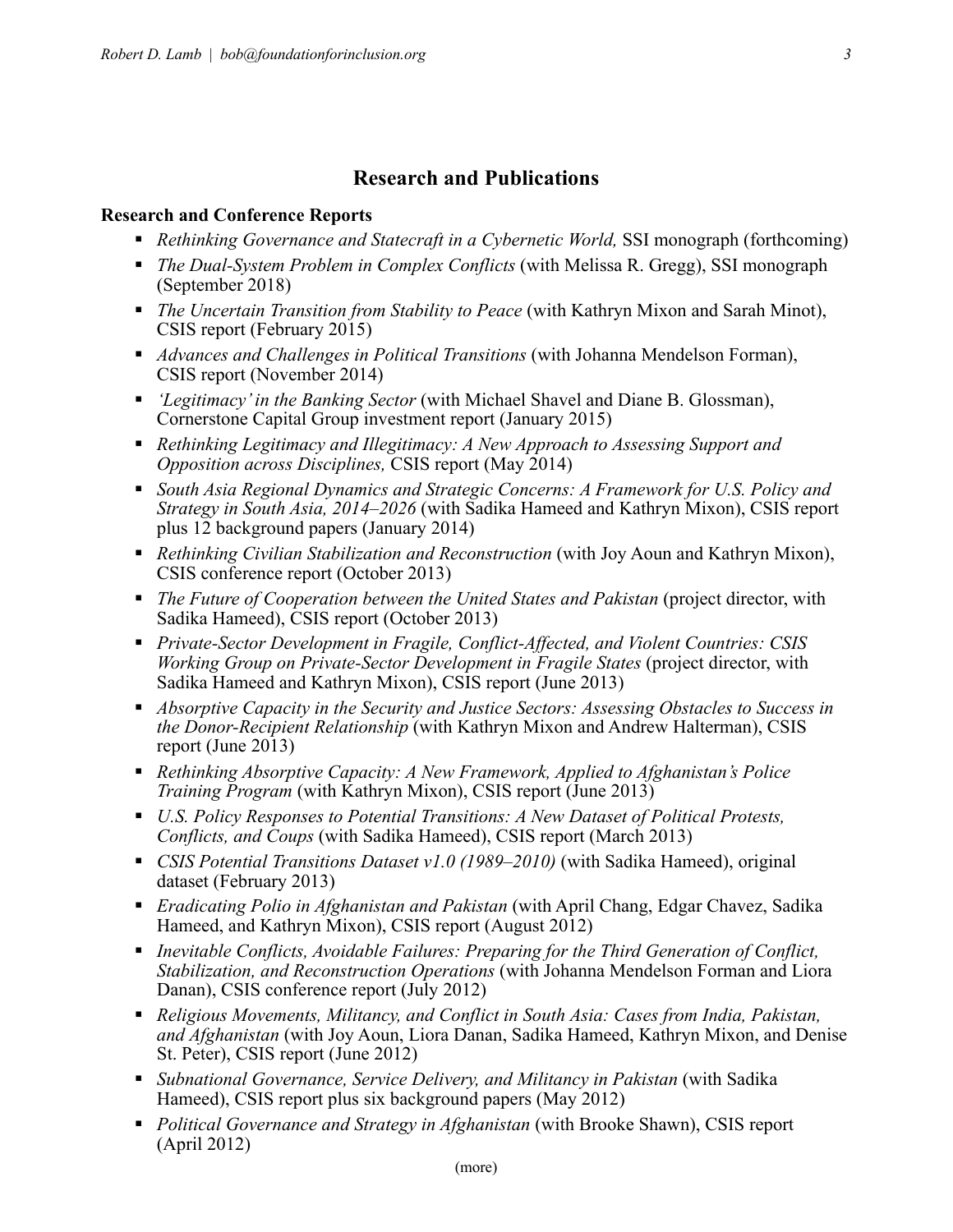- § *Afghanistan, Pakistan, and the Art of the Possible* (with Sadika Hameed, Joy Aoun, and Zeina Boustani), CSIS conference report (July 2011)
- *USAID/OTI's Initial Governance Response Program in Colombia: A Final Evaluation* (with Caroline Hartzell, Phillip McLean, Johanna Mendelson Forman, and Maria Cristina Olano), USAID publication (April 2011)
- *Measuring Perceptions about the Pashtun People* (with Amin Tarzi), CSIS–Marine Corps University report (March 2011)
- *Ungoverned Areas and Threats from Safe Havens*, final report of the Ungoverned Areas Project, prepared for and approved by Under Secretary of Defense for Policy (January 2008)

### **Articles, Commentaries, Chapters, and Working Papers**

- "Fragility Is a Complex and Dual-System Problem," *States of Fragility 2018*, chapter in OECD report (July 2018)
- "Collective Strategy: A Framework for Solving Large-Scale Social Problems," Foundation for Inclusion research brief (January 2018)
- "Fixes that Fail or Failure to Fix? Understanding the Dynamics of Policy Uptake" (with Nancy Hayden, Asmeret Naugle, and Len Malczynski), working paper (July 2017)
- "Forget Turing: Machines Have Already Passed a More Important Test," rdlamb.com blog post (21 June 2017)
- § "The Dynamics of Policy Change: Accounting for Failed National Security Policy Recommendations" (with Nancy Hayden, Asmeret Naugle, and Len Malczynski), working paper (April 2017)
- "Unlearned Lessons and the Dual-System Problem," SSI commentary (25 January 2017)
- "Preparing for Complex Conflicts" (with Melissa R. Gregg), USIP policy brief (October 2016)
- § "Fragile States Cannot Be Fixed with State-Building," SSI commentary (27 July 2015)
- "Where Angels Fear to Tread, Entrepreneurs Rush in—But Investors Usually Don't" (with Sadika Hameed), *Journal of Sustainable Finance and Banking* (29 May 2014)
- "Medellín, Colombia—How the Public and Private Sectors Have Coped with Violence," in Michael Goldberg, Kwang Wook Kim, and Maria Ariano, eds., *How Firms Cope with Crime and Violence: Experiences from around the World,* World Bank publication (2014)
- § "Localizing Development Assistance to Enhance Effectiveness," *FYSA: For Your Situational Awareness,* no. 6 (April 2014)
- § "Is Revised COIN Manual Backed by Political Will?" (with Brooke Shawn), CSIS commentary (6 February 2014)
- § "The Pivot to Pakistan," *FYSA: For Your Situational Awareness,* no. 3 (January 2014)
- "What Can Civilian Power Accomplish in Foreign Crises?" (with J. Stephen Morrison, Daniel F. Runde, Johanna Nesseth Tuttle), in Craig Cohen, Kathleen H. Hicks, and Josiane Gabel, eds., *Global Forecast 2014: U.S. Security Policy at a Crossroads,* CSIS report (November 2013)
- "Beyond Lessons Learned: Reengaging the Public about Civilian Capabilities," *Stability Operations* 9, no. 1 (October 2013)
- "A UN Peacekeeping Mission for Mali: Questions to Consider and Pitfalls to Avoid" (with Jennifer Cooke, Richard Downie, Jean Francois Pactet, Stephanie Sanok, Joy Aoun, Kathryn Mixon, and Farha Tahir), CSIS policy brief for the United Nations (March 2013)
- "Getting to 'Yes' in Afghanistan and Beyond," op-ed, *Milwaukee Journal Sentinel* (9 February 2013)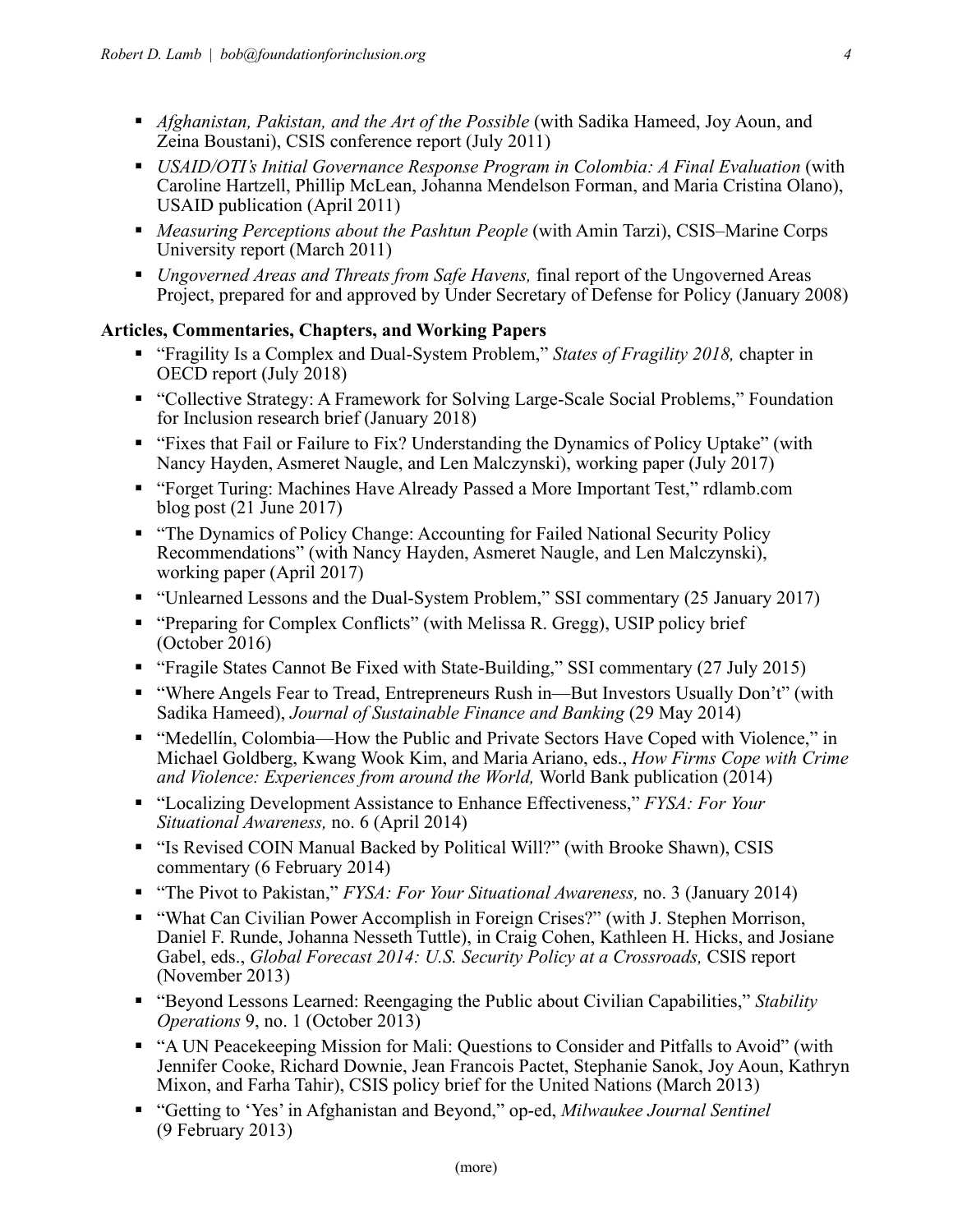- § "Instability and Crisis in 2013," *Critical Questions* series*,* CSIS (25 January 2013)
- "Governance and Militancy in Pakistan's Conflict Areas" (with Sadika Hameed), *World Politics Review* (August 2012)
- "Stabilization and Reconstruction after Iraq and Afghanistan" (with Nathan Freier), in Craig Cohen and Josiane Gabel, eds., *2012 Global Forecast: Risk, Opportunity, and the Next Administration,* CSIS report (April 2012)
- "Formal and Informal Governance in Afghanistan: Reflections on a Survey of the Afghan People," *Occasional Paper* no. 11, The Asia Foundation (April 2012)
- § "Planning for a Post Gadhafi Libya" (with Jon B. Alterman, Heather A. Conley, Mark Quarterman, and Maren Leed), CSIS policy brief (July 2011)
- "Governance and Militancy in Afghanistan and Pakistan," CSIS policy brief (May 2011).
- "Development, Diplomacy, and the Future of Statebuilding" (with Farha Tahir and Mark Quarterman), in *Statebuilding in Situations of Fragility and Conflict: Relevance for U.S. Policies and Programs,* USAID report (February 2011)
- "Afghan Peace Talks as an Opportunity for Governance Reform," CSIS commentary (25 January 2011)
- "QDDR and the Future of Diplomacy," CSIS commentary (16 December 2010)
- "How Nonstate Actors Govern in Medellín, Colombia, 1984–2009: Legitimacy and Governance amid Complex Violence," CISSM policy brief, College Park, Md. (August 2010)
- "Afghanistan's National Consultative Peace Jirga" (with Mehlaqa Samdani and Justine Fleischner), *Critical Questions* series*,* CSIS (27 May 2010)
- § "The London Conference and the Road ahead in Afghanistan," *Critical Questions* series*,* CSIS (25 January 2010)
- "In the New Security Environment, 'Capacity-Building' Should Give Way to 'Legitimacy-Building'," working paper (November 2008)
- "Legitimacy, Compliance, and Warfare in Strategies of Stabilization," dissertation prospectus defended to the School of Public Policy, University of Maryland (14 March 2006)
- "Measuring Legitimacy in Weak States," working paper presented at the *Graduate Student Conference on Security*, Georgetown University (18 March 2005)
- "Satellites, Security, and Scandal: Understanding the Politics of Export Control," *CISSM Working Papers* series (January 2005)
- "Participatory Development and the World Bank" (with Bill Varettoni and Chunli Shen), *International Affairs Review* 14, no. 2 (Fall/Winter 2005)

# **Principal Investigator and Lead Evaluator**

- "Shared Prosperity," \$109,000 contract, Unify Project (July 2018–present)
- "Kaleidoscopic Conflict," \$45,000 grant, Carnegie Corporation of New York (May–December 2016)
- "Resilience and Political Transitions," \$90,000 contract, U.S. Agency for International Development (April–October 2014)
- "Smart Power and Private Sector Development in U.S. Foreign Policy," \$125,000 grant, Smith Richardson Foundation (March 2014–February 2015)
- "From Stability to Peace," \$50,000 contract, Institute for Economics and Peace (October 2013–September 2014)